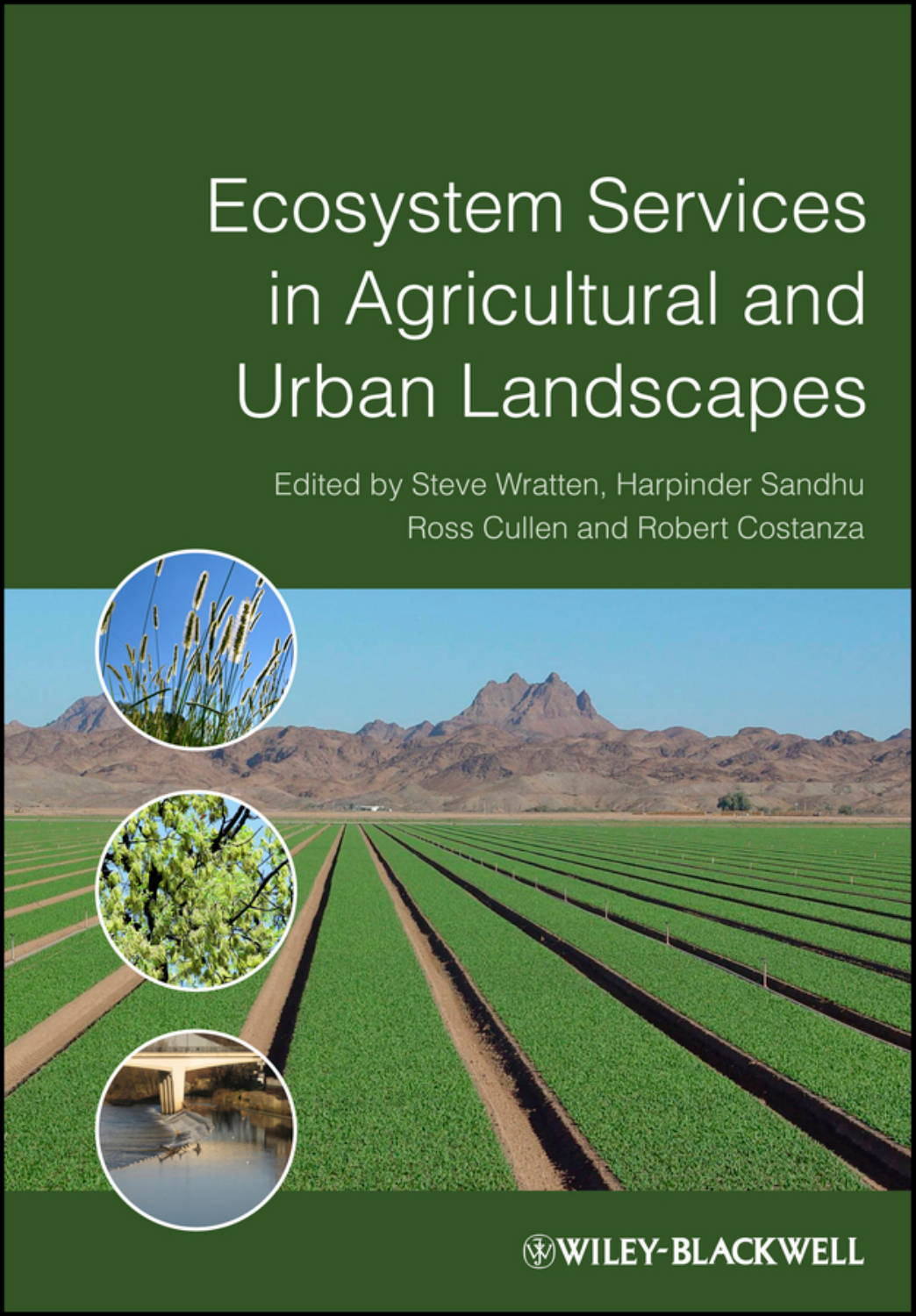# Part C

**Measuring and Monitoring Ecosystem Services at Multiple Levels**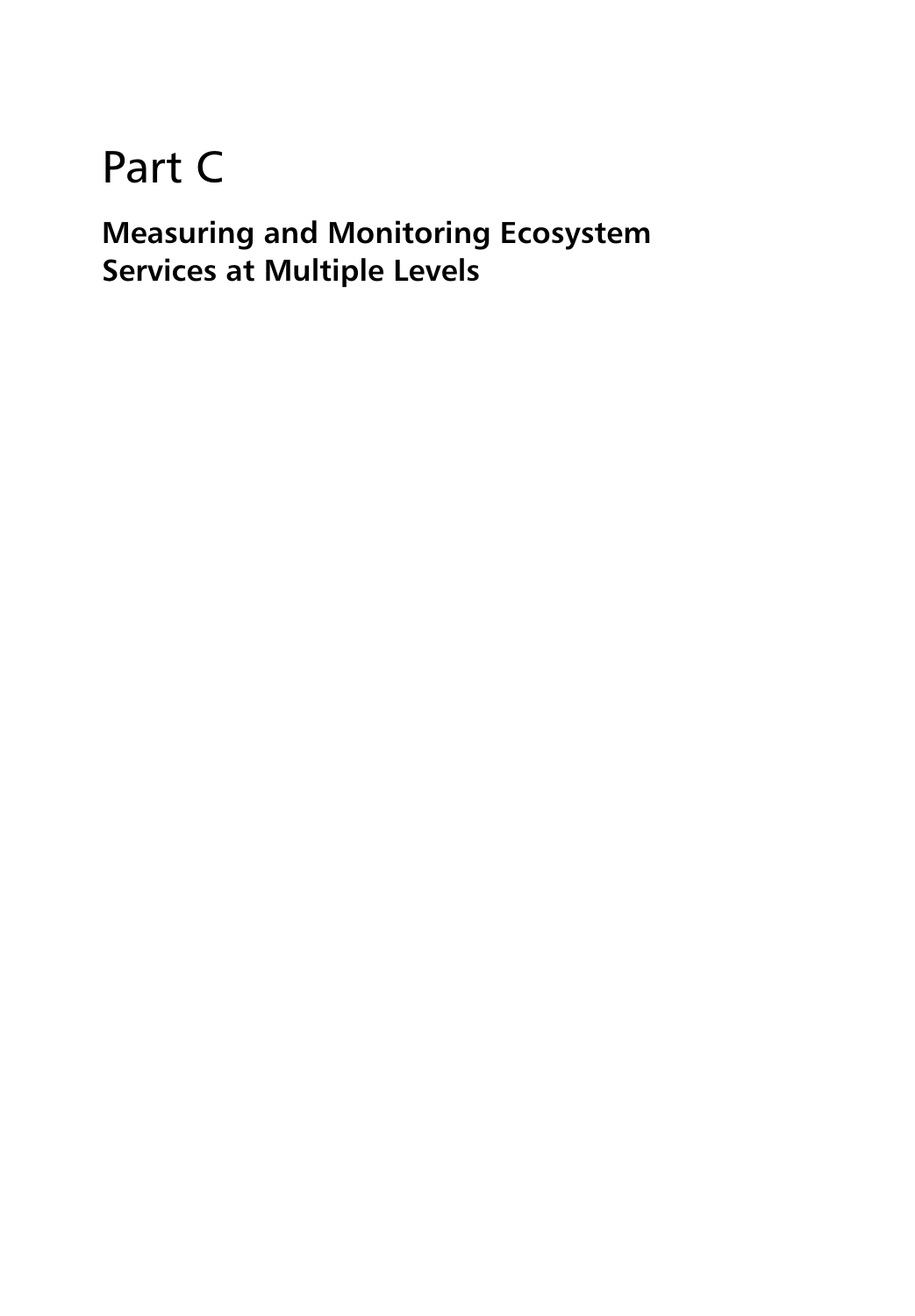# **Scale-dependent Ecosystem Service**

# Yangjian Zhang,<sup>1</sup> Claus Holzapfel<sup>2</sup> and Xiaoyong Yuan<sup>1</sup>

<sup>1</sup> Institute of Geographic Sciences and Natural Resources Research, Chinese Academy of Sciences, Beijing, China 2 Department of Biological Sciences, Rutgers University, Newark, USA

### **Abstract**

The scale-dependent feature of ecosystem services is embodied in the scale dependency of ecosystem provider, ecosystem beneficiary, ecosystem service measurement and ecosystem service management. This study discusses each scale-dependent feature of ecosystem services, and two typical case studies are presented to illustrate the scale dependency of ecosystem service. One case deals with a park in one of the world's largest and most developed metropolitan area (New York), which represents local and regional ecosystem services of green space in an urbanized area. The other case covers the Tibet plateau, which represents a nature-dominated ecosystem that provides ecosystem services with both regional and global significance. Such hierarchically structured ecosystem services underline the importance of understanding ecosystem service in an integrated and comprehensive perspective.

#### **Introduction**

Ecosystem services, the basis for the existence and development of human society, refer to the benefits human derive, directly or indirectly, from ecosystem processes and functions (Costanza et al., 1997). An ecosystem service value is determined by ecosystem structure and processes at certain temporal and spatial scales. This chapter addresses the scale-dependent features of ecosystem service by first discussing the concepts of spatial and temporal scales, then how the scale

# 7

*Ecosystem Services in Agricultural and Urban Landscapes*, First Edition. Edited by Steve Wratten, Harpinder Sandhu, Ross Cullen and Robert Costanza.

<sup>© 2013</sup> John Wiley & Sons, Ltd. Published 2013 by John Wiley & Sons, Ltd.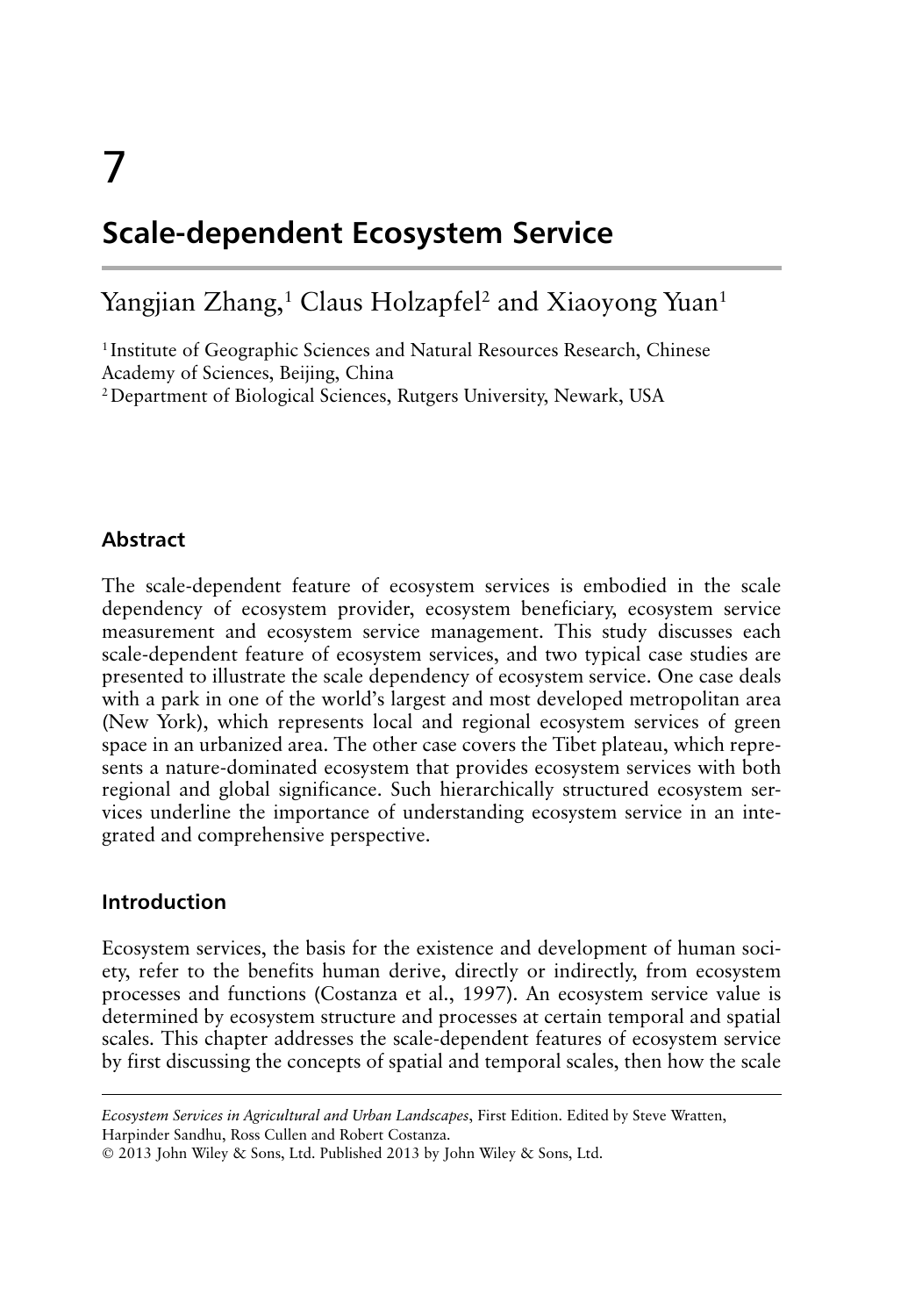determines ecosystem service. Ecosystem service provider, beneficiaries and management are all scale dependent and ecosystem services realized in various scales belong to each corresponding category. The various ecosystem services across scales are illustrated with two case studies ranging from a landscape to regional biome scale.

#### **Scale**

Scale refers to the spatial or temporal dimension of an object or process (e.g. size of area or length of time), characterized by both grain and extent (Peterson and Parker, 1998). The grain is the finest level of spatial resolution possible with a given data set (e.g. pixel size for raster data). The extent is the size of the study area or the duration of time under consideration.

The emergence of scale issue in ecological research and its fundamental significance to ecologists originates from the complex hierarchical organization feature of natural processes. Scale is intrinsic to all natural processes and rules (Farina, 1998). It can be classified as measuring scale and intrinsic scale. Measuring scale is the scale humans depend on to perceive the world and gauge the natural process and structure. It belongs to research techniques and develops with technique advancement. The intrinsic scale is the object under study and the ultimate goal of exploring across scales is to reveal the phenomena and rule based on certain scales (Fu et al., 2008). Measuring and intrinsic scales can be expressed as temporal or spatial scales. In describing natural process function, organizational scale is also used. It refers to the ecological hierarchy such as individual, population, community, ecosystem, landscape and biome.

#### **Ecosystem service is scale dependent**

Ecosystem services are not provided homogenously across a spatial landscape and they evolve through time. Some services are generated in one location at one time, but the benefit may be realized in a location different from the generation site or/and at another time. For example, the ecosystem service of regulated and extended water provision develops through time by water regulation provided by mountain-top forest that is often remote from the point of service.

The spatial and temporal features of ecosystem service refer to the different services provided by an ecosystem at various temporal and regional scales. In terms of temporal dimension, ecosystem service can be divided into long-term service (decades), seasonal service (year) and short-term service (hours). In terms of spatial dimension, ecosystem service can be considered as global service or regional service. Ecosystem service can be realized at a range of spatial scales, which can be a small wetland or a large forest ecosystem. At a global scale ( $>10^6$  km<sup>2</sup>), ecosystems provide services in regard to CO<sub>2</sub>, N and P cycling and sequestration, and climate regulation (Hufschmidt, 1983). At a biosphere scale  $(10<sup>4</sup>-10<sup>6</sup>$  km<sup>2</sup>), ecosystems provides services of curbing floods, protecting ground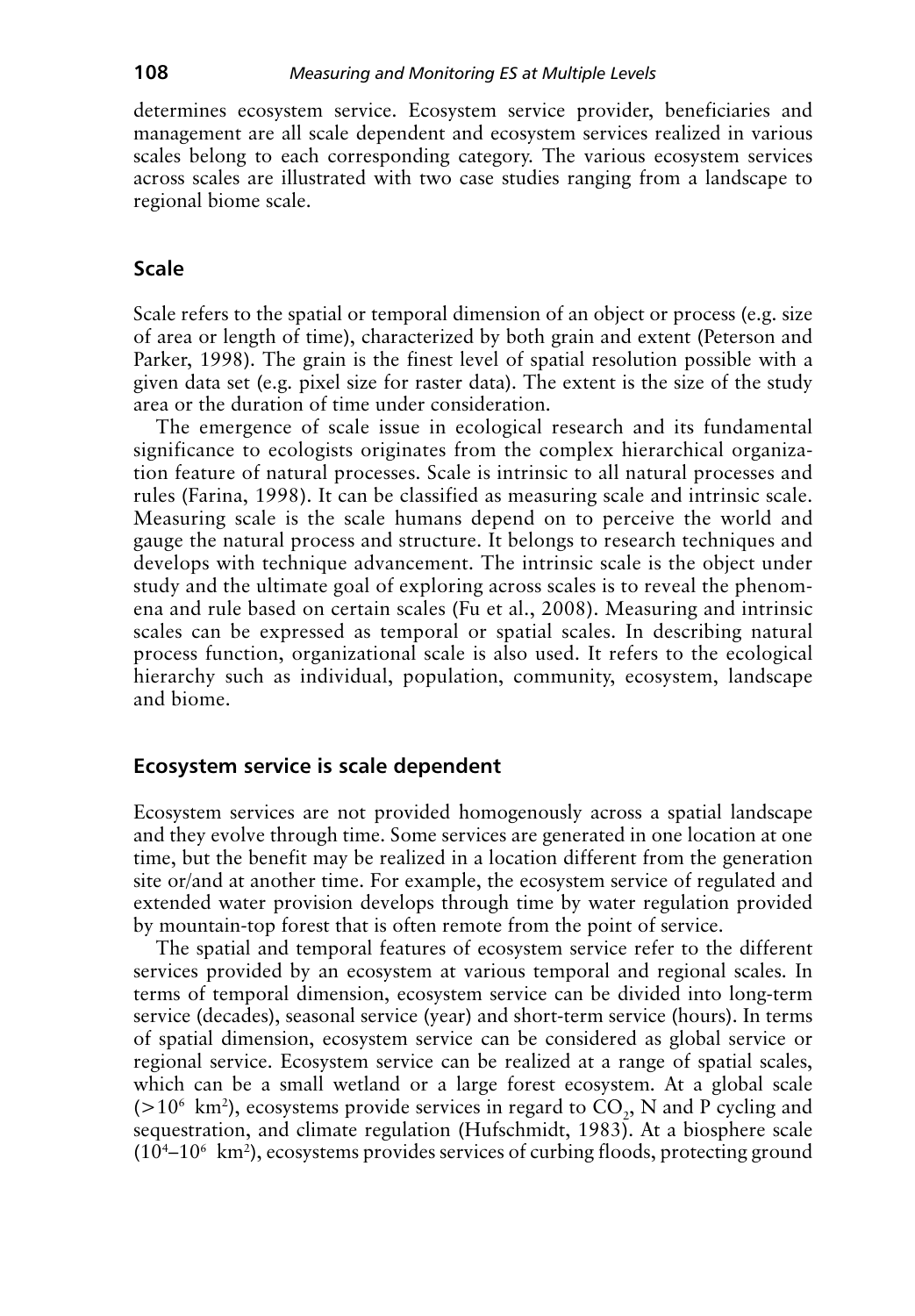water, controlling soil erosion and species habitat. At a landscape scale (1–10<sup>4</sup> km<sup>2</sup>), ecosystem service can be reflected in decomposing pollutants and providing biodiversity, etc. An ecosystem composed of various species groups (<1 km2 ) can serve to decrease noise and dust. In general, ecosystem services at various scales interact in ways that include mutual promotions and mutual constraints. Largescale and long-term ecosystem services tend to constrain small-scale, periodic ones, while the groups of the latter ones converge to the former one (Clark et al., 1979; Holling, 1992).

The ecosystem service provider is scale dependent. A segment of a population or populations that provide ecosystem service in a given area is conceptualized as a service-providing unit (Luck et al., 2003). The scale of the service-providing unit determines the services output. For example, maintaining pest, weed and disease resistance of crops is provided at the genetic level (Luck et al., 2003); the biological control of crop pests is provided at the population and food-web level (Wilby and Thomas, 2002); water flow regulation service by vegetation is provided at the habitat and community level (Guo et al., 2000).

#### **The ecosystem beneficiary is scale dependent**

Since ecosystem service is provided in a scale-dependent pattern (Millennium Ecosystem Assessment, 2005), the corresponding beneficiaries exist across a range of scales as well. The beneficiary of ecosystem service can be classified into a hierarchy of socioeconomic institutions (Becker and Ostrom, 1995; O'Riordan et al., 1998), which ranges from the lowest institutional level, such as individuals and households, to higher level such as communities or municipalities, then to states or provinces, to nation, and the world. Stakeholders at each scale pay attention to the ecosystem service in which they have an interest and their utilization of ecosystem service likewise may vary greatly. For example, local residents value the timber woods of a forest, while state government pays more attention to its value for recreation or culture, and international communities see its value in offsetting global warming. Since ecosystem service and the service beneficiary both exist at a range of scales, participants are likely to step across their corresponding scale boundaries and conflict of interest results. From the standpoint of ecosystem service management, it is necessary to identify the complex ecosystem service structure.

Ecosystem service at certain spatial and temporal scales points to specific beneficiaries. The value of ecosystem service is highly related to the action of the beneficiary. It is perceivable that a service cannot be utilized if, for example, an ecosystem is providing a product for a short period only (e.g. wild berries) and immediate harvesting of this product is not possible.

#### **Ecosystem service measurement is scale dependent**

Ecosystem services are often ignored by policy makers since most of them have no direct commercial market values. Calculating ecosystem service in economic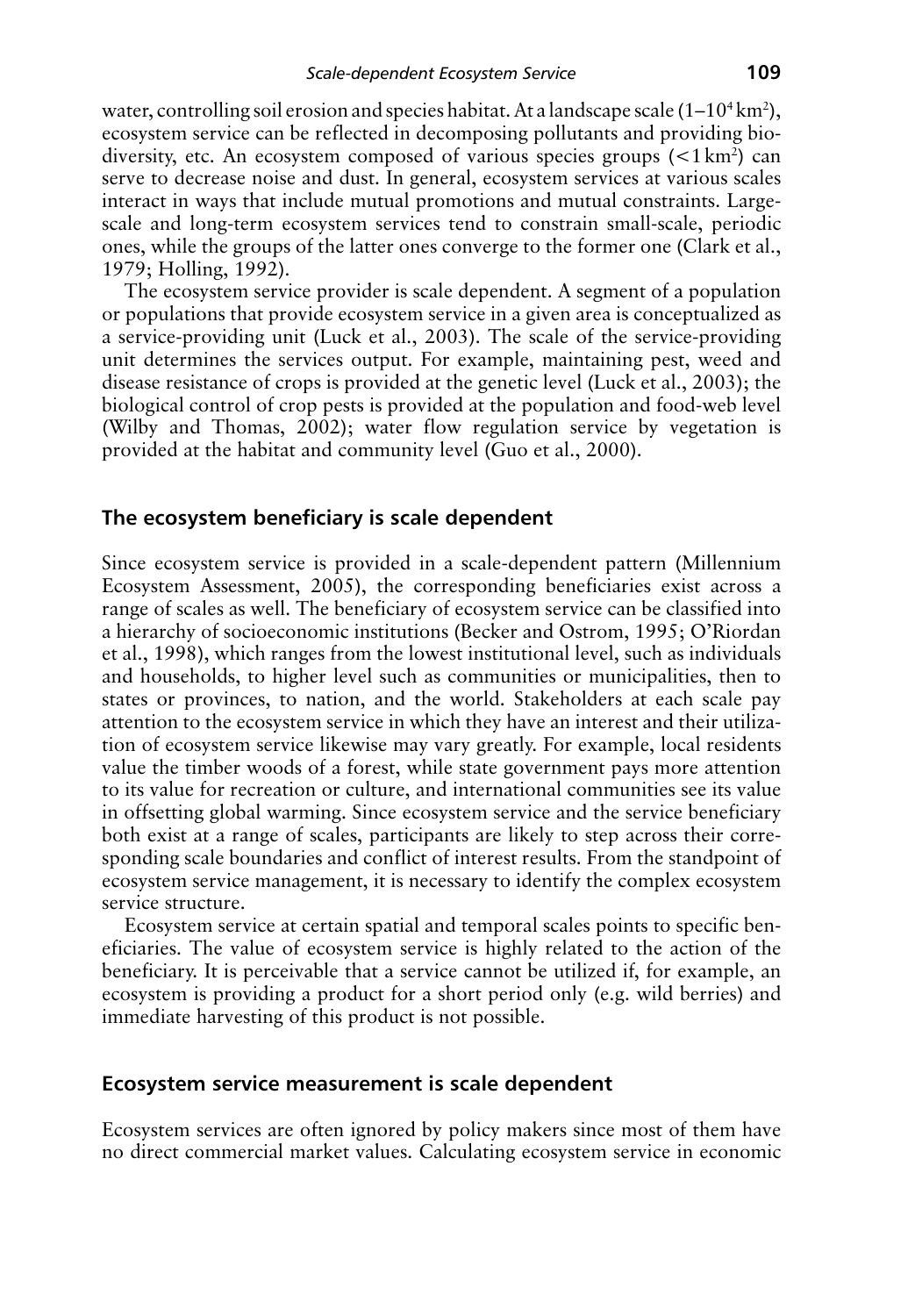metrics might assist in improving the awareness of the public and the policy makers. However, ecosystem service measurement is highly likely to be biased due to a number of constraints.

The value of ecosystem service providers is highly likely to be over estimated since the same provider serves in different, often opposing, ways. To avoid such duplicate calculation, it is necessary to frame the ecosystem service into corresponding spatial and temporal scales. For example, a patch of forest interests local people for its timber value. At a global scale, it serves in reducing  $CO<sub>2</sub>$ levels. In this case, timber production service can not be counted at the larger, global scale.

Ecosystem boundary delineation can affect ecosystem service assessment fundamentally. Simply defining ecosystem boundaries based on easily identified physical boundaries, such as a lake or a stream, often is inadequate to address the complexity of natural systems within the question being addressed. However, some ecosystem processes or features coincide with the physical boundaries of certain area. For example, productivity calculation of a lake ecosystem can be simply conducted within the delineated lake boundaries, while the nutrient cycling of the lake ecosystem involves many processes crossing the lake boundaries, such as water flow and precipitation. It is challenging to define ecosystem boundaries since highly mobile organisms and constituents interact at multiple spatial and temporal scales. The scale-dependent features of ecosystem processes determine that the conceptualization of an ecosystem and the scope and validity of questions being asked within that ecosystem entail an appropriate choice of boundaries of an ecosystem (O'Neill et al., 1986).

Ecosystem service value assessment is constrained by limited understanding of ecosystem structures and processes across scales (Naeem, 2009). Ecosystem service identification is the basis for evaluating ecosystem service. The features of ecosystem service varying over temporal and spatial scales should be emphasized. In light of the dependence of ecosystem service on ecosystem processes, understanding ecosystem processes is pivotal for assessing ecosystem service. An ecosystem includes all the organisms living in a particular area, and all the non-living, physical components of the environment with which the organisms interact, such as air, soil, water and sunlight (Odum, 1971). From the standpoint of valuing an ecosystem, an ecosystem can be interpreted as interactions between biological organisms and environment which as a whole can output services at various temporal and spatial scales.

The ecosystem service assessment is a subjective process. The assessment result can change with the distance of the ecosystem to a population centre, the fragmented nature of an ecosystem, the purchasing power of people and the spatial scale (Konarska et al., 2002). Biological productivity capacity of an ecosystem varies with product volume, as well as human's preference, harvesting technique and processing technique.

The organizing function of an ecosystem is complex to analyse since functions vary spatially. For example, forest is effective in conserving water supply, but the conserving efficiency changes with spatial scale. Lessening the flood risk involves only the interests of some specific regions. Some ecosystem services,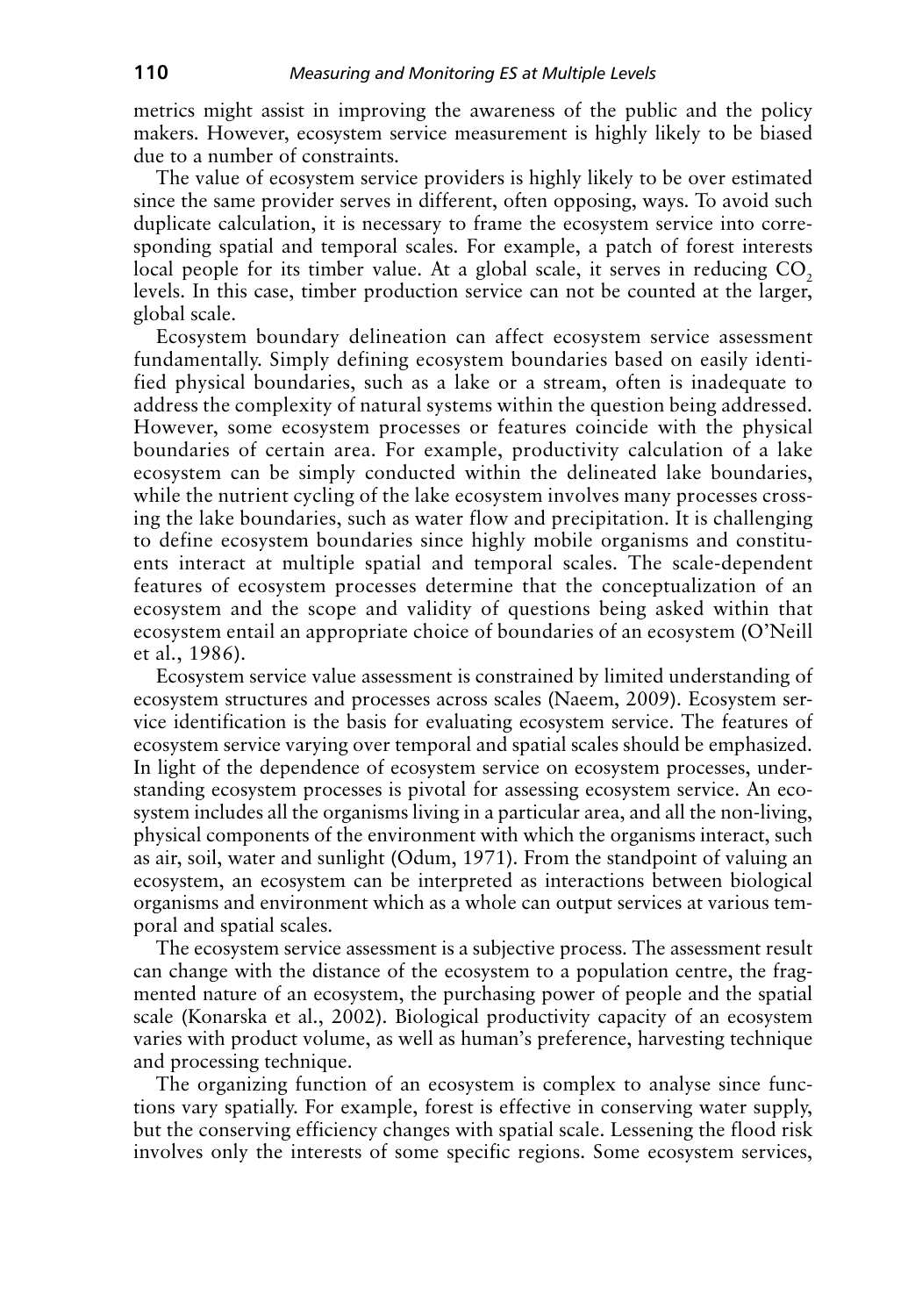such as N, P and  $CO_2$  cycling, occur only at global scales and analysis over smaller scale is not entailed.

The process of calculating ecosystem service is constrained by lack of a standardized framework and methods (Post et al., 2007). Data utilized in calculating ecosystem service are often in incompatible scales with the ecosystem service itself and non-standardized methods or data would result in different conclusions (de Groot, 2002). There are two conventionally used ecosystem service calculation paradigms. The first is to extrapolate estimated results of a few habitat types to entire regions or the entire planet (Troy and Wilson, 2006; Turner et al., 2007). The second is to focus on a single service in a small area (Kaiser and Roumasset, 2002; Ricketts et al., 2004). The first paradigm is limited in that spatial heterogeneity within one type of habitat is not considered; the second one fails to include the scope (number of services) and scale (geographic and temporal) which are critical for most policy questions (Nelson et al., 2009). Ecosystem service evaluation related to certain specific ecosystems or nations is inadequate to characterize the ecosystem at the global scale. Evaluation at any scale can benefit from the evaluation at higher or lower hierarchy scale (Millennium Ecosystem Assessment, 2005).

As remotely sensed images are becoming increasingly available for global coverage and at a continuous temporal scale, they become an important data source for calculating ecosystem service. These images have the advantage of providing spatially explicit information that is readily accessible, as required in assessing ecosystem services, such as land use and land cover, areal extent of each land use type, etc. As a result, the ecosystem functions, goods and service can be evaluated and reported in a spatially explicit manner. A summary of large-scale ecosystem service entails remotely sensed raster data, whose resolution will affect ecosystem service calculation significantly. The various resolutions of remote sensing data might alter the extent of fragmented land cover or leads to disappearance of certain land-cover types (Turner et al., 1989; Moody and Woodcock, 1994). The extent and the land-cover types normally determined from remotely sensed data can significantly influence the ecosystem service values. When remotely sensed land cover is used as a proxy for ecosystem service, the spatial scale at which the land cover is measured significantly influences measurements of both the ecosystem service extent and its valuation (Konarska et al., 2002). Results for individual trees can only be identified with fine-resolution data. On the other hand, fineresolution data can identify the small coverage area, such as a small lake corner or a narrow river. Then extent of these complex landscape bodies will be expanded by fine-resolution data. Consequently, the related ecosystem services will be increased. For example, NOAA-AVHRR imagery and National Landcover Dataset (NLCD) are the two commonly used remote sensed imageries that have entire US coverage. The prior one has a spatial resolution of 8 km and the latter has a spatial resolution of 30 m. When they were used in calculating total ecosystem service value of the USA, it was found that ecosystem service in all states except New Mexico had higher ecosystem service values when measured in NLCD data than AVHRR data. The total ecosystem service value of the USA measured using fine-resolution data is 198% higher than measured using lowerresolution data (Konarska et al., 2002).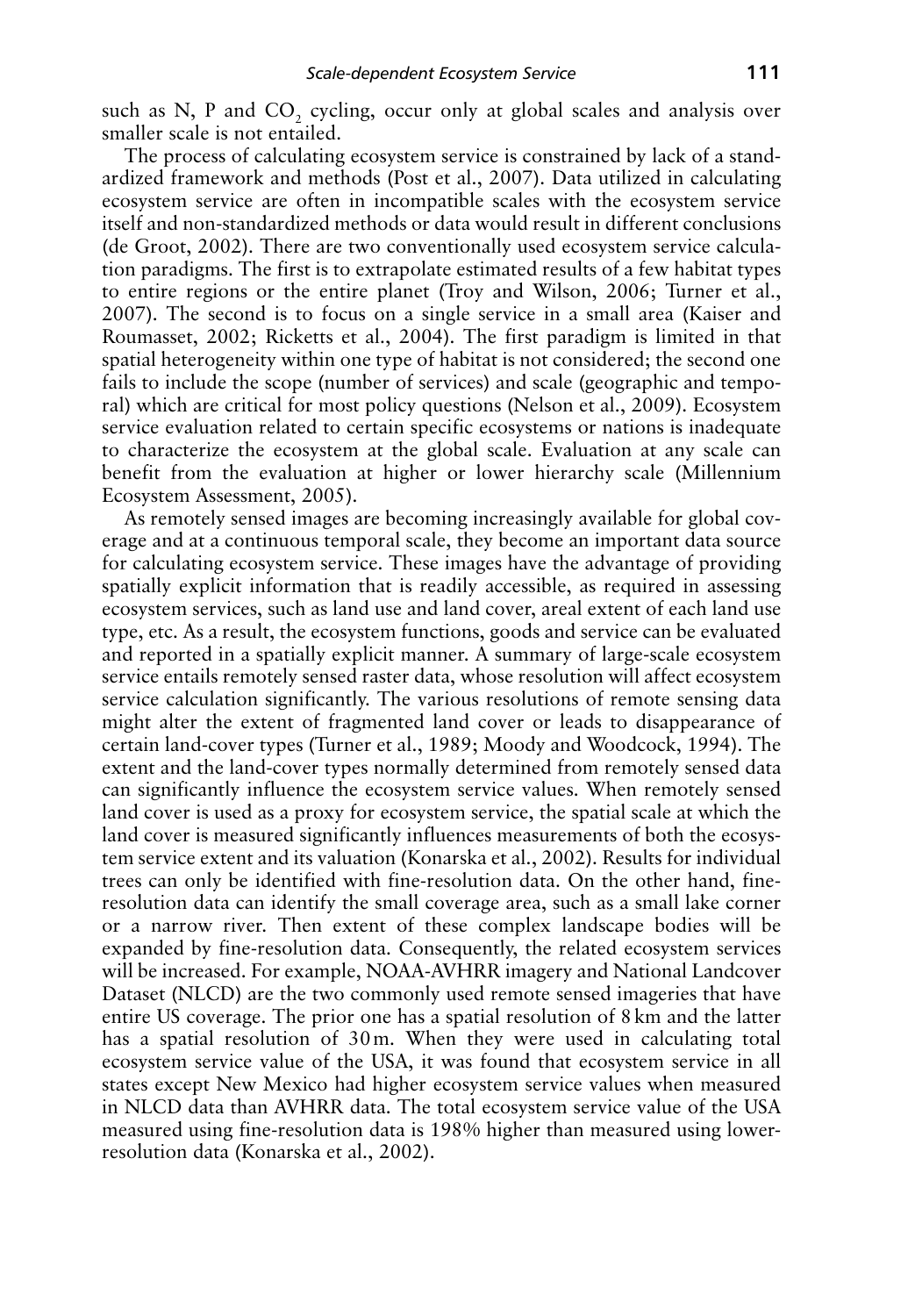### **Ecosystem service management decision making is scale dependent**

The interests that humans obtain from an ecosystem are highly related to its spatial and temporal scales. Ecosystem management should be in accordance with the characteristics of the ecosystem. The primary ecosystem service can only be realized at certain temporal and spatial scales, which means that ecosystem process and service is constrained to a certain extent and period. Ecosystem valuation results at a global scale are unable to meet the need of the policy making for a nation or a region. Appreciating the scale dependency of ecosystem service is pivotal for determining the interests of different stakeholders and establishing compensation payments to local stakeholders that face opportunity costs of ecosystem conservation. It is critical to make decisions on landscapelevel conservation and management plans and ecosystem management at an appropriate institutional scale and implement ecosystem conservation and landuse planning (Tacconi, 2000). Separating ecosystem services into distinct scales is important in allocating interests appropriately to the stakeholders. Examples are determinations of the forest area in a watershed that help maintain clean water downstream, distribution pattern of natural habitat patches that provide pollination and pest control services for crops, effect distances of adjacent land uses that affect the capacity of forest and soil ecosystem to purify water (Houlahan and Findlay, 2004). All these services need to be assessed at their corresponding scales.

## **Ecosystem service types**

Ecosystem service can be broadly classified as operating on local, regional, national or global scales (Kremen, 2005). For example, pest controls in crops using native parasitoids and predators conventionally operate at a local scale, while forest contributions to carbon sequestration function at a global scale. Ecosystem services value can be categorized into four types (de Groot et al., 2002; Hein et al., 2006):

- **1** Direct-use values are all production services and some cultural services (such as recreation) that human can utilize directly (Pearce and Turner, 1990). Typical examples include the wood timber produced by forest, fruits and water (Balick and Mendelsohn, 1992; Pearce and Moran, 1994). Cultural services can be exemplified as benefits people obtain from actual visits, recreation, cognitive development, relaxation and spiritual reflection (Aldred, 1994).
- **2** Indirect-use values arise from the positive functions provided by ecosystems that humans can utilize indirectly (Munasinghe and Schwab, 1993). The indirect-use value is commonly related to the regulation service provided to society, such as water conservation, carbon sequestration, erosion and flood control, regulating climate, hydrological and biochemical cycles, earth surface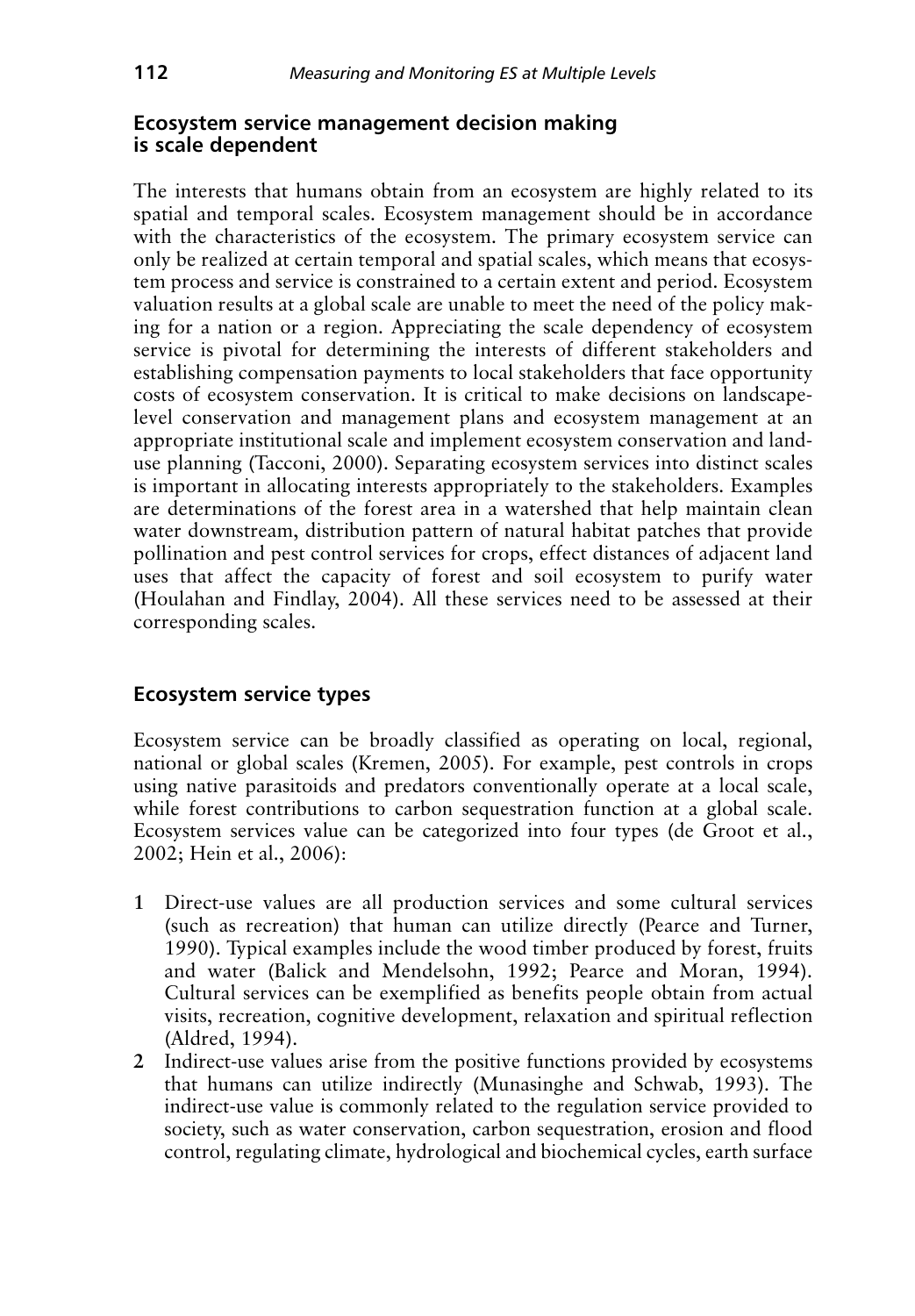processes and a variety of biological processes which account for a significant proportion of ecosystem service (Tobias and Mendelsohn, 1991; Chopra, 1993; Smith, 1993).

- **3** Option values are characterized by the willingness to pay in order to keep the option of using a resource in the future (Pearce and Turner, 1990). Ecosystem service is temporal-scale dependent, which means that actual and potential future services provided by ecosystems need to be considered in the valuation (Maler, 2000). A future resource can be any current ecosystem service value.
- **4** Non-use values can be considered anthropocentric (such as natural beauty), or ecocentric (e.g. relating to the notion that animal and plant species may have an existence right) (Hargrove, 1989) and are inherent to the ecosystem (Van Koppen, 2000). Non-use values vary with the moral, aesthetic and other cultural perspectives of the stakeholders involved. Kolstad (2000) further divides non-use value into three categories: existence value, altruistic value and bequest value.

Some agents provide services related to several values. For example, water provides materials related to human daily lives, such as freshwater and fishes, etc. In addition, freshwater provides a range of services related to regulating services and cultural services, such as tourism, natural flood control and erosion control (Van Jaarsveld et al., 2005).

Each category has a distinct scale-dependent feature. Production service can be accounted for by quantifying the flows and goods harvested in the ecosystem in a physical unit. The regulation service entails spatially explicit analysis of the biophysical impact of the service on the environment in or surrounding the ecosystem. For example, fire impact and hydrological services of a forest need to be evaluated across scales. Carbon sequestration service is an exception that is not scale dependent.

## **Ecosystem service studies need to consider scale**

The multiscale feature of ecosystem services is becoming more evident in the increasingly interconnected global economy environment. Ecosystem services provided at one location can have important implications in far away places. As environmental effects on ecosystem service may be uncorrelated across scales, studies should be ideally carried out at multiple, nested scales (Sayer and Campbell, 2004). Ecosystem service research conventionally treats an ecosystem as an integral entity, while the spatial heterogeneity within an ecosystem is ignored. Ecosystem services can move out of the ecosystem boundary and generate services in areas beyond the system. For example, water conserved by forest in an upper river area can generate ecosystem service outside the forest. The water leaving the system can be used to generate power and irrigate farmland in a downstream area. One type of ecosystem process can generate various types of ecosystem services. Some types of ecosystems services are realized by certain ecosystem processes in the same spatial range. Some ecosystem services can be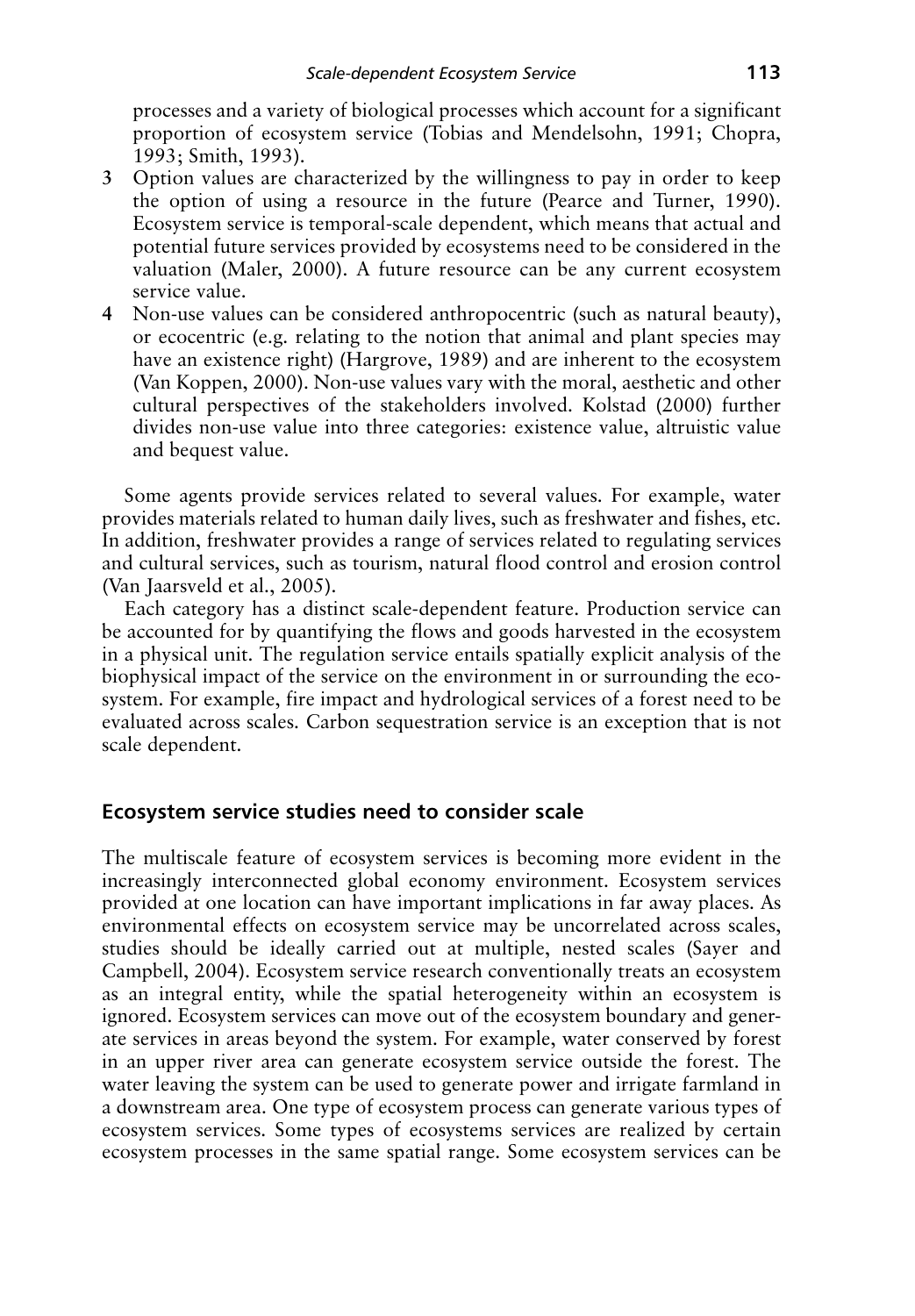accumulated in the process of ecosystem processes being converted into ecosystem services, and the accumulation process might involve the spatial shifting from within the ecosystem to outside. In addition, the spatially heterogeneous structure within an ecosystem entails the spatially explicit information as revealed in the ecosystem service result. The spatially heterogeneous features of ecosystem service, including within and outside the ecosystem entity, underpins the necessity for accurately identifying, quantifying and spatially locating it in achieving the goal of precisely valuing the ecosystem service.

Recently, research evaluating ecosystem service across spatial and temporal scale has been increasingly reported (Holmes et al., 2004; Swift et al., 2004; Van Jaarsveld et al., 2005; Yue et al., 2005; Zhang and Lu, 2010). The study conducted in the 20 000 km<sup>2</sup> Ruoergai Plateau Marshes in the northeastern fringe of Qinghai-Tibetan Plateau found that the ecosystem service value of gas regulation and water regulation accounts for 49.9% and 45.6% of the total ecosystem service value, respectively. While the other ecosystem service items, including livestock products, waste treatment and recreation, account for only 4.5% of the total (Zhang and Lu, 2010). The dominance of regulation service is related to its strong water-holding capacity and carbon sequestration capacity. The extremely harsh living condition makes the marshes less suitable for producing goods to support human life. Another study assessing ecosystem service across spatial scales in the De Wieden wetland in the Netherlands concluded that goods production service, including reed and fish provision, accounted for 14% of the total ecosystem service value. Recreation accounts for 37% and nature conservation accounts for 49% of the total (Hein et al., 2006).

A city can be developed to provide a balanced proportion of each category of ecosystem service. Shenzhen is a typical city in China that experienced rapid development from a village of hundreds of residents since the opening of China to the world. Now the total land area of Shenzhen is 0.19 million ha and the total population is 10.4 million. In 2004, the woodland, cropland, wetland and built-up land accounted for 31%, 18%, 10% and 43% of the total land, respectively. The ecosystem services of water supply, waste treatment and food and raw material provision at the scale of Shenzhen city accounted for 64% of the total, while the ecosystem services at the province scale, including waste treatment and recreation, accounted for 7% of the total. The ecosystem services related to the global scale, including gas and climate regulation, biodiversity protection and recreation, accounted for 29% of the total (Li et al., 2010).

#### **Case studies**

Scale dependence of ecosystem service, as discussed above, is illustrated with two cases that consider different ranges of scales and different types of service. The first is a large, polluted, former brownfield site located in Liberty State Park (New Jersey, USA), which developed into an unmanaged wild area and represents a small-scale island of wildland within an urban, metropolitan landscape. The second is the Qinghai-Tibet Plateau (QTP), China, which represents a case in a natural and wild area at an ecoregion scale.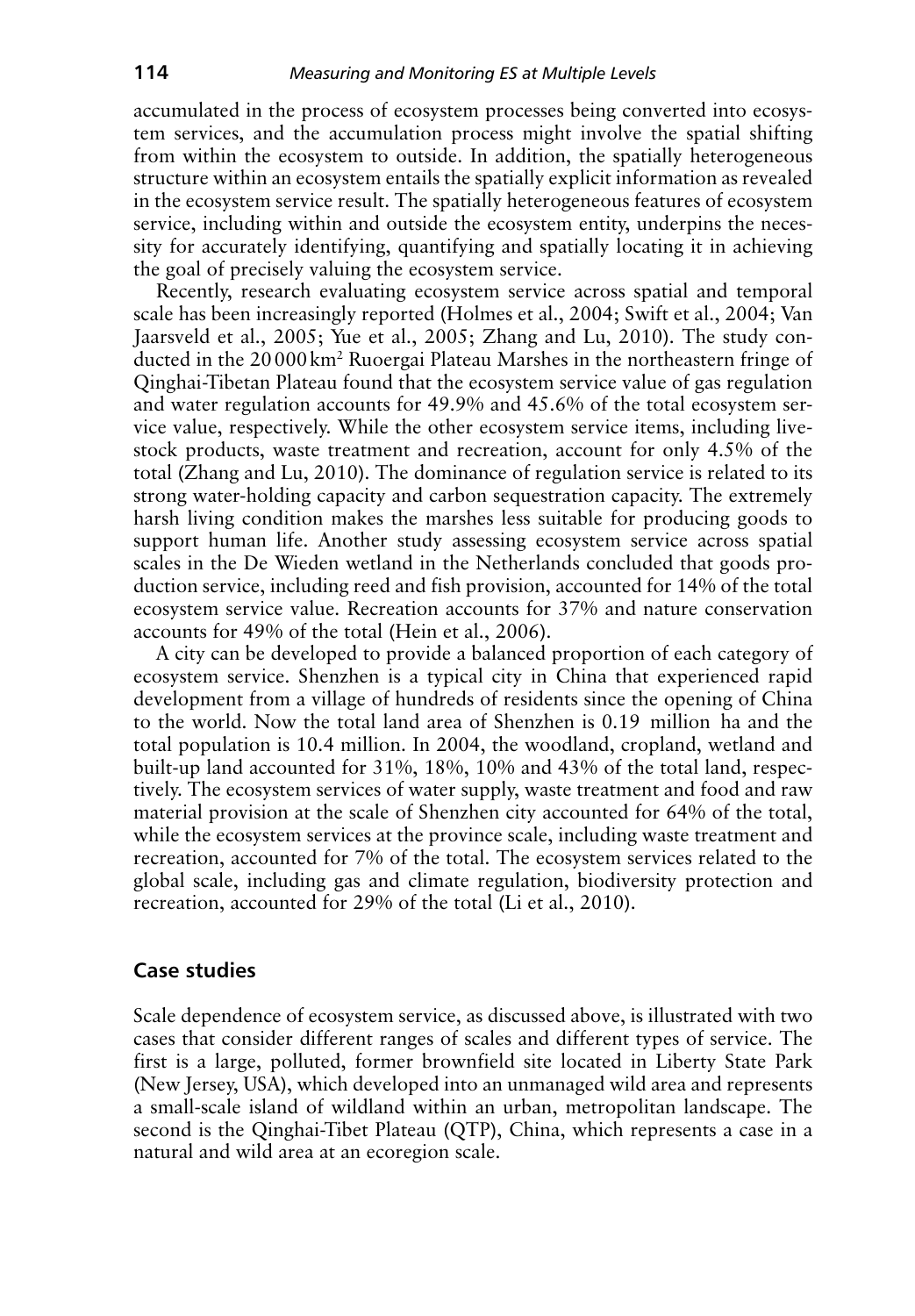#### Liberty State Park Interior

Liberty State Park (LSP) Interior is an approximately 100-ha brownfield wild area located in Jersey City, NJ (40° 42′ 16, 74° 03′ 06). For much of the twentieth century, the site at LSP was used as a rail yard and experienced heavy industrial use while acting as a major hub for New York City. By the late 1960s, the rail yard was abandoned and since then the wild area of LSP has undergone a natural, unaided succession that resulted in a diverse mosaic of plant communities. Today, at first glance, the site appears to be a fairly healthy urban ecosystem consisting of a rather eclectic collection of early and mid successional habitats, including shrublands, pioneer hardwood forested wetlands, emergent marsh and more open forb-dominated old field communities and grasslands (Gallagher et al., 2008, 2011). Because of this variety in habitat and the large area of contiguous open space in the middle of a dense urban environment, LSP supports a diverse fauna and flora (US Army Corps of Engineers, New York District, 2004) and there is little doubt that LSP has an integral role in supporting wildlife in the greater New York City area. Thus this area developed into what we define here as an 'urban wildland', an urban habitat initially created by human impact (e.g. by severe disturbance) that either developed naturally and unaided and/or is now in a state of wild (i.e. has no or little direct, continued human impact).

A research team, consisting chiefly of scientists from Rutgers University, is currently investigating the ecosystem functions and their services of this urban wildland with the ultimate goal of developing a ecosystem service metric typical for and usable in urban areas in general (Hofer et al., 2010) For this, the research concentrates on the following services: (1) islands of biodiversity in a matrix of 'urban desert', oasis effects; (2) bioclimatology: amelioration of urban heat islands and air pollution; (3) wildland vegetation as carbon sinks; (4) ground water: improvement of infiltration and filtering functions of urban wetlands; (5) soil amelioration; (6) spaces where natural processes continue to work, including evolutionary processes; and (7) human interface: place for contact with nature and natural processes.

The ecosystem service of urban green space can be realized mostly in providing islands of biodiversity, ameliorating urban heat island effect and air pollution, sinking carbon and providing places for human contact with nature and natural processes. In many cases, an area of urban green space of the same size as an area of rural land can provide a much larger ecosystem service in such aspects as maintaining biodiversity. By definition, urban areas are characterized by strong human impacts. As such, urban ecosystems are expected to be impoverished in species richness compared to regions where human impact remains relatively low (McKinney, 2002). That urban areas, however, can harbour a relative large number of wild species comes for most people, urban and rural dwellers alike, as quite a surprise. Plant species richness and evenness of plant communities often increase in urban environments as compared to rural areas (Hope et al., 2003; Marzluff, 2005; Grove et al., 2006). This appears to be due to high spatial heterogeneity of urban habitats in combination with introductions of non-native, but urban-adapted species (Grimm et al., 2008). Bird diversity as well can increase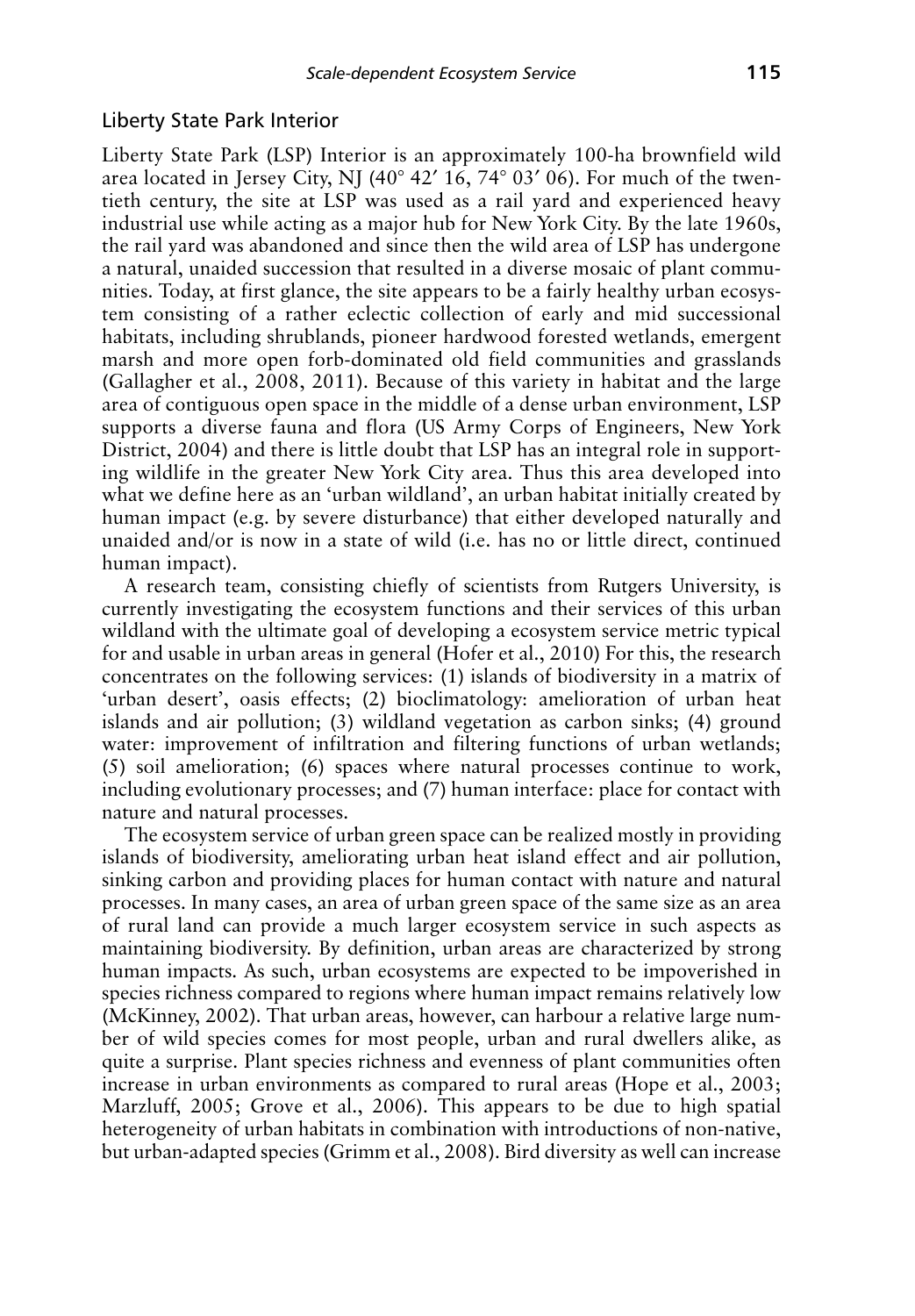due to limited urbanization (Marzluff, 2005). This is mainly the consequence of the opening of homogenous, natural habitats such as forests. It can be shown that the green spaces set aside from overly strong anthropogenic pressures (vacant lands, less frequented and less manicured parts of parks, public rights-of-way, residential yards, etc.) act as biodiversity hotspots that contribute to the ecological functions of urban areas. Besides providing such basic ecosystem service functions, these areas provide the unique opportunity for nature–human contact even in cities (Dunn et al., 2006; McKinney, 2006; Grimm et al., 2008). Such contacts are being increasingly recognized as crucial for the welfare of urban humans, as demonstrated by a recent correlations of health aspects with exposure to natural environments (Mitchell and Popham, 2008).

The wildland of LSP is an example of a species-rich island in a matrix of low diversity within a sea of low diversity typical for the built-up and developed urban matrix. Table 7.1 provides an overview of this biodiversity concentration for a number of plant and animal taxa. Table 7.1 illustrates that the precipitous differences in species richness and therefore biodiversity between wildland and urban matrix is consistent between scales. Regardless of whether one considers small-scale community level (here 1000 m2 ), metacommunity scale (here 200 ha) or regional scale (state wide scale =  $22\,590\,\mathrm{km^2}$ ), wildlands tend to harbour much larger biodiversity. Such scale-independent differential effects when considering intensively human-used patches and landscape with lesser-used sites has been noted before (Savard et al., 2000). Table 7.1 provides an overview of this biodiversity concentration for a number of plant and animal taxa. Currently, a frame-work is being developed to assess a network of wildlands on different scales. New Jersey is an ideal proving ground for such studies as the state has a sizable percentage of vacant, postindustrial sites (Lurie and Wacker, 2009). As such, the work will allow meaningful comparisons with other industrialized region of the world.

| Taxa                         |                    |                   |                               |        | Region:                             | Region:<br>New Jersey,              |  |
|------------------------------|--------------------|-------------------|-------------------------------|--------|-------------------------------------|-------------------------------------|--|
|                              | Liberty State Park |                   | Urban matrix in<br>New Jersey |        | New Jersey,<br>urban, % of<br>state | undeveloped<br>Urban, % of<br>state |  |
|                              | $0.1$ ha           | 200 <sub>ha</sub> | $0.1$ ha                      | 200 ha | 26.3%                               | 1.1%                                |  |
| Vascular plants              | $20 - 65$          | 185               | $6 - 12$                      | 45     | 210                                 | 560                                 |  |
| <b>Birds</b>                 | $8 - 17$           | 87                | $4 - 7$                       | 21     | 45                                  | 210                                 |  |
| Mammals                      | $2 - 8$            | 11                | $2 - 4$                       | 6      | 17                                  | 45                                  |  |
| Odonata                      | $5 - 7$            | 12                | $1 - 3$                       | 6      | 14                                  | 35                                  |  |
| Lepidoptera<br>(butterflies) | $12 - 14$          | 25                | $4 - 5$                       | 11     | 24                                  | 50                                  |  |

**Table 7.1** Scale-dependent richness within the urban wildland of Liberty State Park and the surrounding matrix. These numbers are preliminary and unpublished data, provided and assembled by a variety of sources and authors; regional data are estimates. Only regularly occurring species are included.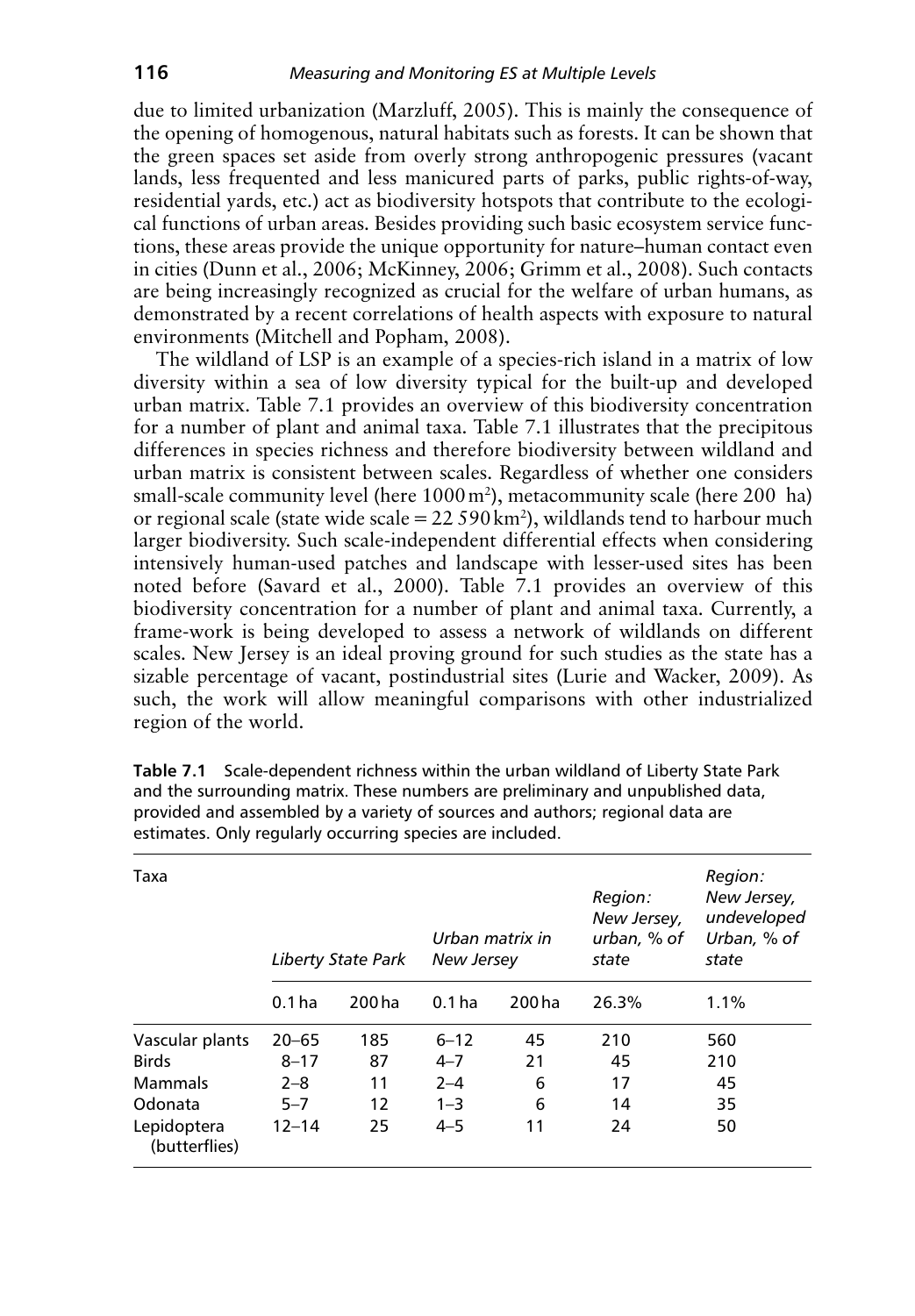#### Qinghai-Tibet plateau

Qinghai-Tibet plateau (QTP) is the largest and highest plateau in the world. It covers about 2 500 000 km<sup>2</sup> and hosts about 8 000 000 people. Qinghai-Tibet plateau has a unique feature in terms of ecosystem service since its global and continental ecological services have a much more significant meaning than the goods it provides. QTP ecosystem plays an important role in regulating atmospheric chemical composition because forest and grassland can be a huge sink or source for such atmospheric gas as  $CO_2$  and  $O_2$  etc. The critical role of QTP in regulating climate stems from its extensive areas and high plateau. Due to its existence, the area lying to the east of QTP in mid-latitude China receives more rainfall than other areas in the mid-latitudes of the world. There are  $29\,182\,\mathrm{km^2}$  of lakes and 65 548 km<sup>2</sup> of glaciers. The vegetation, lakes and glaciers set the stage for the critical role of QTP in supplying and regulating water for China and other southern Asian countries.

The ecosystem services that the QTP can provide include: (1) food production and provision of raw materials; (2) the provision of opportunities for recreation and culture; (3) generic resources; (4) waste treatment; (5) soil formation and reserve; (6) water regulation and supply; (7) global climate regulation; and (8) atmospheric gas regulation.

The QTP ecosystem services include the provision of goods in the form of grass for livestock grazing and agricultural products to local residents, which form the livelihood of the people. The QTP ecosystem produces 1 790 000 tons of food supply, 345 950 tons of oil, 438 750 tons of meat and 419 700 tons of milk. The total provision of goods and food amount to about  $623 \times 10^8$  Chinese yuan, which accounts for only 6.5% of the total ecosystem service values (Table 7.2).

|                                 |        |           | Farm |         | Water    |        |        |
|---------------------------------|--------|-----------|------|---------|----------|--------|--------|
|                                 | Forest | Grassland | land | Wetland | body     | Desert | Total  |
| Gas regulation                  | 470    | 500       | 13   | 5       | $\Omega$ | 0      | 988    |
| Climate regulation              | 362    | 562       | 24   | 50      | 12       | 0      | 1010   |
| Water regulation<br>and supply  | 430    | 500       | 16   | 46      | 526      | 25     | 1543   |
| Soil formation<br>and reserving | 523    | 1218      | 39   | 5       | 0.3      | 17     | 1802.3 |
| Waste treatment                 | 176    | 818       | 44   | 54      | 469      | 8      | 1569   |
| Genetic resources               | 438    | 681       | 19   | 7       | 64       | 286    | 1495   |
| Food production                 | 13     | 187       | 27   | 1       | 3        | 8      | 239    |
| Raw materials                   | 349    | 31        | 3    | 0.2     | 0.3      | 0      | 383.5  |
| Recreation and<br>cultural      | 172    | 25        | 0.3  | 16      | 112      | 8      | 333.3  |

**Table 7.2** Qinghai-Tibet Plateau: ecosystem service values for each service item (108 yuan year−1) (based on data from Xie et al., 2003)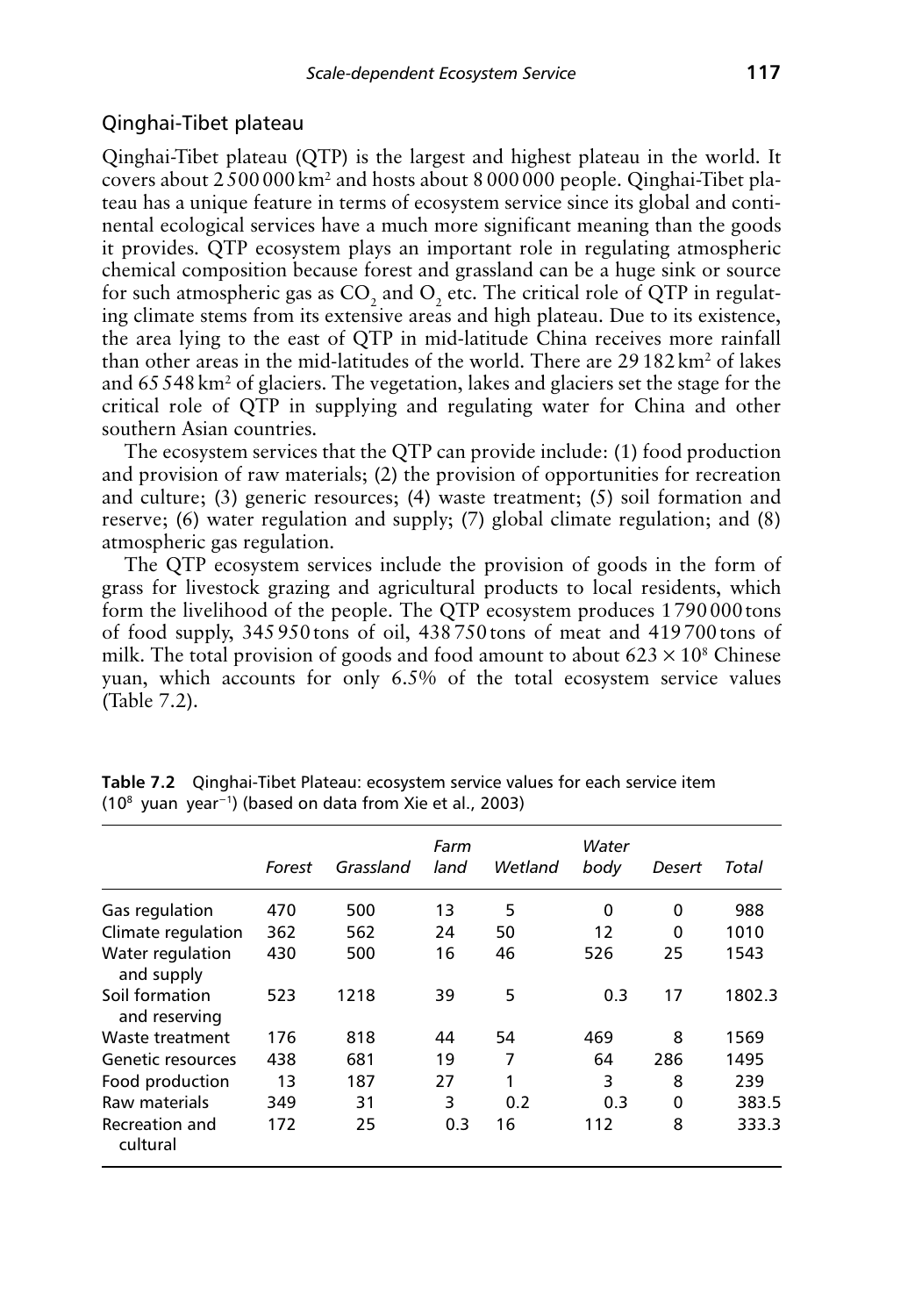The unique natural beauty, history and culture of the area attract millions of tourists each year. The opening of Qinghai-Tibet railway greatly improved the transportation conditions to Tibet and the number of tourists visiting Tibet is increasing rapidly each year. In 2002, the recreation and cultural ecosystem service value reached  $333.3 \times 10^8$  yuan, and this number has been increasing annually. In 2009, the Xizang and Qinghai provinces lying in the Tibet plateau attracted over 12 millions of Chinese and foreign tourists.

The ecosystem services with continental and global significance, including atmospheric gas and global climate regulation, and water regulation, soil formation and genetic resources account for 73% of the total. QTP, as the 'roof of the world' is the largest 'water tower', from which many of major river systems originate. It hosts unique biodiversity in the high plateau area. Due to its unique high altitude, mountainous topography and climatic conditions, there are large number of species that found refuge during the ice ages and a number of new species evolved in situ, all of which contribute to a rich genetic resource. The relatively young geological history and the extreme high plateau climate make soils in the QTP high plateau diverse and unique. They also serve as huge reserves of plant nutrients.

Tibet is a typical case that has regional, continental and global ecosystem service significance and the continental and global ecosystem service might have higher significance than the local one due to its ecological significance to the region and globe. At the intrinsic scale, the interests of the local stakeholders of QTP are related mainly to raw materials provided and food production. At a national scale, the interested stakeholders will consider recreation and cultural, water regulation and supply, and waste treatment. At a continental scale, the gas regulation and climate regulation, soil formation and reserves, and genetic resources functions of QTP play a critical role. In addition, the gas and climate regulation function and the genetic resources function have a global impact considering the wide-ranging effect of QTP.

#### **Conclusions**

Ecosystem service is scale dependent as revealed by the scale-dependent ecosystem service provider, scale-dependent beneficiary and management. Here, ecosystem service are exemplified in hierarchical levels as characterized in the various types of ecosystem service provided by a park in a metropolitan New York area and the nature-dominated Tibet plateau. To effectively manage and fully utilize ecosystem service of each ecosystem, we need to understand the scale dependency of ecosystem functions. This work was supported by the "One Hundred Talent Plan" of Chinese Academy of Sciences.

#### **References**

Aldred, J. (1994). Existence value, welfare and altruism. *Environmental Values*, **3**, 381–402. Balick, M.J. and Mendelsohn, L. (1992). Assessing the economic value of traditional medians from tropical rain forest. *Conservation Biology*, **6**, 128–130.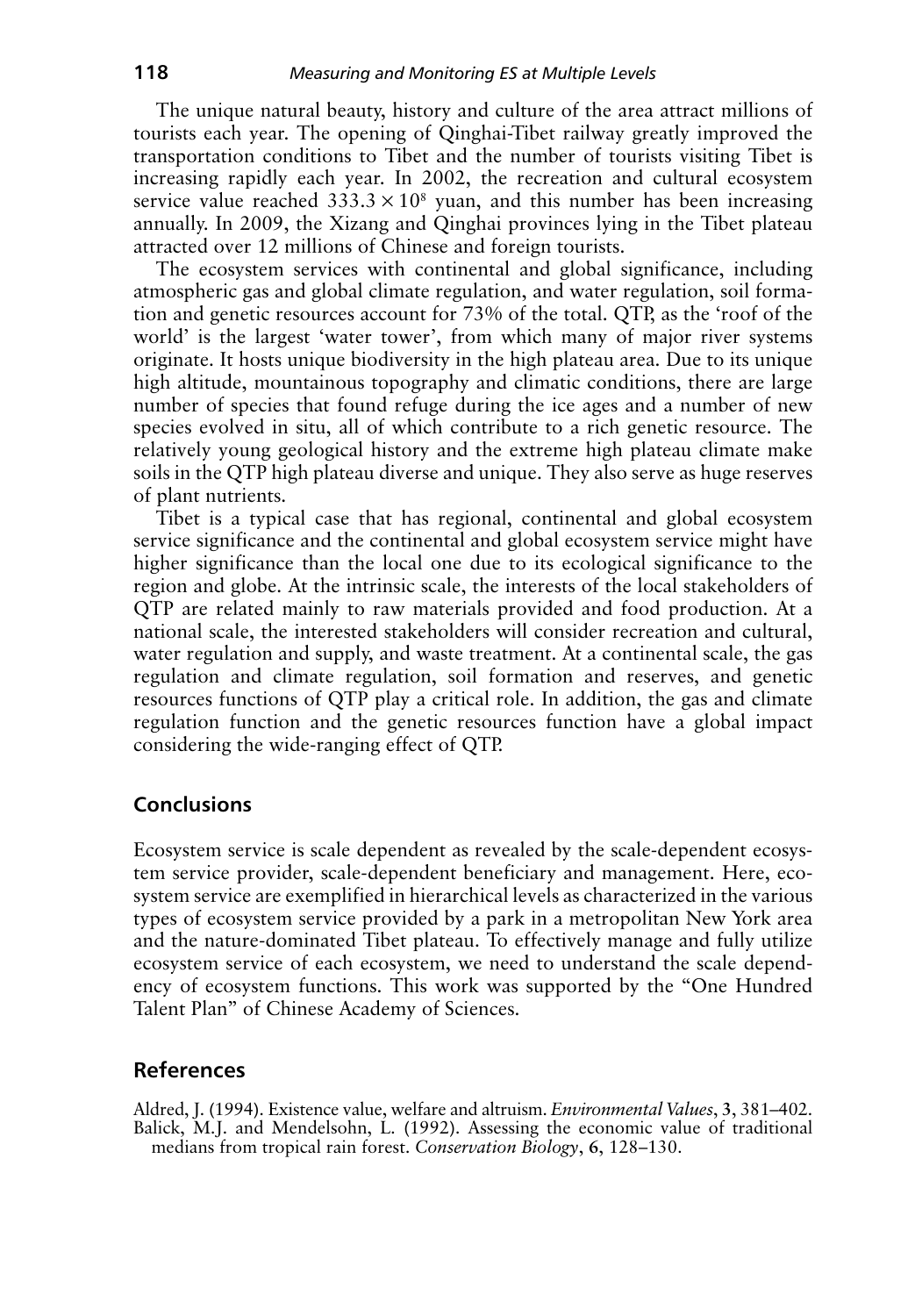- Becker, C.D. and Ostrom, E. (1995). Human ecology and resource sustainability: the importance of institutional diversity. *Annual Review of Ecology and Systematics*, **26**, 113–133.
- Chopra, K. (1993). The value of non-timber forest products: an estimation for tropical deciduous forests in India. *Economic Botany*, **47**, 251–257.
- Clark, C.W., Jones, D.D. and Holling, C.S. (1979). Lessons for ecological policy design: a case study of ecosystem management. *Ecological Modelling*, **7**, 22–53.
- Constanza, R., d'Arge, R., de Groot, R., et al. (1997). The value of the world's ecosystem services and natural capital. *Nature*, **387**, 253–260.
- de Groot, R.S., Wilson, M.A. and Boumans, R.M.J. (2002). Typology for the classification, description, and valuation of ecosystem functions, goods, and services. *Ecological Economics*, **41**, 393–408.
- Dunn, R.R., Gavin, M.C., Sanchez, M.C. and Solomon, J.N. (2006). The pigeon paradox: Dependence of global conservation on urban nature. *Conservation Biology*, **20**, 1814–1816.
- Farina, A. (1998). *Principles and Methods in Landscape Ecology*, pp. 35–49. Chapman and Hall, London, UK.
- Fu, B., Lu, Y. and Chen, L. (2008). The latest progress of landscape ecology in the world. *Acta Ecologica Sinica*, **28**, 798–804.
- Gallagher, F.J., Pechmann, I., Bogden, J.D., Grabosky, J. and Weis, P. (2008). Soil metal concentrations and vegetative assemblage structure in an urban brownfield. *Environmental Pollution*, **153**, 351–361.
- Gallagher, F.J., Pechmann, I., Holzapfel, C. and Grabosky, J. (2011). Altered vegetative assemblage trajectories within an urban brownfield. *Environmental Pollution*, **159**, 1159–1166.
- Grimm, N.B., Faeth, S.H., Golubiewski, N.E., et al. (2008). Global change and the ecology of cities. *Science*, **319**, 756–760.
- Grove, J.M., Troy, A.R., O'Neil-Dunne, J.P.M., Burch, W.R., Cadenasso, M.L. and Pickett, S.T.A. (2006). Characterization of households and its implications for the vegetation of urban ecosystems. *Ecosystems*, **9**, 578–597.
- Guo, Z.W., Xiao, X.M. and Li, D.M. (2000). An assessment of ecosystem services: water flow regulation and hydroelectric power production. *Ecological Applications*, **10**, 925–936.
- Hargrove, E.C. (1989). *Foundations of Environmental Ethics*. Prentice-Hall, Englewood Cliffs.
- Hein, L., van Koppen, K., de Groot, R.S. and van Ierland, E.C. (2006). Spatial scales, stakeholders and the valuation of ecosystem services. *Ecological Economics*, **57**, 209–228.
- Hofer, C., Gallagher, F.J. and Holzapfel, C. (2010). Metal accumulation and performance of nestlings of passerine bird species at an urban brownfield site. *Environmental Pollution*, **158**, 1207–1213.
- Holling, C.S. (1992). Cross-scale morphology, geometry and dynamics of ecosystems. *Ecological Monographs*, **62**, 447–502.
- Holmes, T.P., Bergstrom, J.C. and Huszar, E. (2004). Contingent valuation, net marginal benefits, and the scale of riparian ecosystem restoration. *Ecological Economics*, **49**, 19–30.
- Hope, D., Gries, C., Zhu, W., et al. (2003). Socioeconomics drive urban plant diversity. *Proceedings of the National Academy of Sciences USA*, **100**, 8788–8792.
- Houlahan, J.E. and Findlay, C.S. (2004). Estimating the critical distance at which adjacent land-use degrades wetland water and sediment quality. *Landscape Ecology*, **19**, 677–690.
- Hufschmidt, M. (1983). *Environment, Natural Systems and Development, and Economic Valuation Guide*. John Hopkins University Press, London.
- Kaiser, B. and Roumasset, J. (2002). Valuing indirect ecosystem services: the case of tropical watersheds. *Environment and Development Economics*, **7**, 701–714.
- Kolstad, C.D. (2000). *Environmental Economics*. Oxford University Press, New York, Oxford.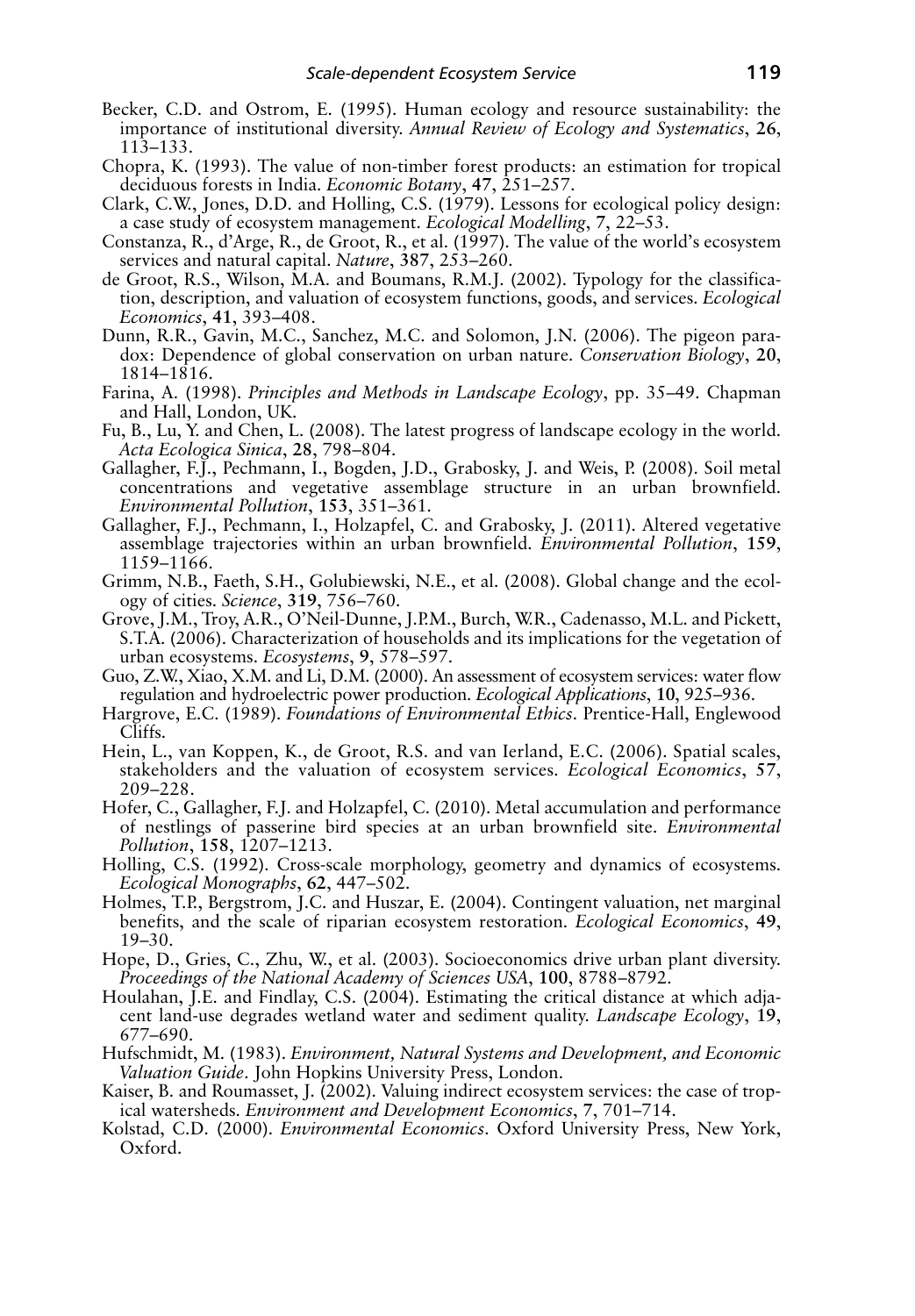- Konarska, K.M., Sutton, P.C. and Castellon, M. (2002). Evaluating scale dependence of ecosystem service valuation: a comparison of NOAA-AVHRR and Landsat TM datasets. *Ecological Economics*, **41**, 491–507.
- Kremen, C. (2005). Managing ecosystem services: what do we need to know about their ecology? *Ecology Letters*, **8**, 468–479.
- Li, T., Li, W. and Qian, Z. (2010). Variations in ecosystem service value in response to land use changes in Shenzhen. *Ecological economics*, **69**, 1427–1435.
- Luck, G.W., Daily, G.C. and Ehrlich, P.R. (2003). Population diversity and ecosystem services. *Trends in Ecology and Evolution*, **18**, 331–336.
- Lurie, M.N. and Wacker P.O. (eds) (2009). *Mapping New Jersey. An Evolving Landscape*. Rutgers University Press, New Brunswick.
- Maler, K.G. (2000). Development, ecological resources and their management: a study of complex dynamic systems. *European Economic Review*, **44**, 645–665.
- Marzluff, J. (2005). Island biogeography for an urbanizing world: how extinction and colonization may determine biological diversity in human-dominated landscapes. *Urban Ecosystems*, **8**, 157–177.
- McKinney, M.L. (2002). Urbanization, biodiversity, and conservation. *BioScience*, **52**, 883–890.
- McKinney, M.L. (2006). Urbanization as a major cause of biotic homogenization. *Biological Conservation*, **127**, 247–260.
- Millennium Ecosystem Assessment (2005). *Ecosystems and Human Well-being: Biodiversity Synthesis*. World Resources Institute, Washington, DC.
- Mitchell, R. and Popham, F. (2008). Effect of exposure to natural environment on health inequalities: an observational population study. *Lancet*, **372**, 1655–1660.
- Moody, A. and Woodcock, C.E. (1994). Scale-dependent errors in the estimation of landcover proportions: implications for global land-cover datasets. *Photogrammetric Engineering and Remote Sensing*, **60**, 585–594.
- Munasinghe, M. and Schwab, A. (1993). *Environmental Economics and Natural Resource Management in Developing Countries*. World Bank, Washington, DC.
- Naeem, S. (2009). Biodiversity, ecosystem functioning, and ecosystem services. In: *The Princeton Guide to Ecology* (ed. S.A. Levin), pp. 584–590. Princeton University Press, Princeton.
- Nelson, E., Mendoza, G., Regetz, J., Polasky, S., Tallis, H. and Cameron, D.R. (2009). Modeling multiple ecosystem services, biodiversity conservation, commodity production, and tradeoffs at landscape scales. *Frontiers in Ecology and the Environment*, **7**, 4–11.
- Odum, E.P. (1971). *Fundamentals of Ecology*, 3rd edn. Saunders, New York.
- O'Neill, R.V., DeAngelis, D.L., Waide, J.B. and Allen, T.F.H. (1986). *A Hierarchical Concept of Ecosystems*. Monographs in Population Biology, Vol. **23**. Princeton University Press, Princeton, New Jersey.
- O'Riordan, T., Cooper, C., Jordan, A., et al. (1998). Institutional frameworks for political action. In: *Human Choice and Climate Change*, Vol. **1**. *The Societal Framework*, pp. 345–439. Battelle Press, Columbus, OH.
- Pearce, D. and Moran, D. (1994). *The Economic Value of Biodiversity*. International Union for the Conservation of Nature and Natural Resources, Cambridge, UK.
- Pearce, D.W. and Turner, R.K. (1990). *Economics of Natural Resources and the Environment*. BPCC Wheatsons, Exeter, UK.
- Peterson, D. and Parker, V.T. (1998). *Ecological Scale: Theory and Application*, 1–34. Columbia University Press, New York, USA.
- Post, D.M, Doyle, M.W, Sabo, J.L. and Finlay, J.C. (2007). The problem of boundaries in defining ecosystems: a potential landmine for uniting geomorphology and ecology. *Geomorphology*, **89**, 111–126.
- Ricketts, T.H., Daily, G.C. and Ehrlich, P.R. (2004). Economic value of tropical forest to coffee production. *Proceedings of the National Academy of Sciences USA*, **101**, 12579–12582.